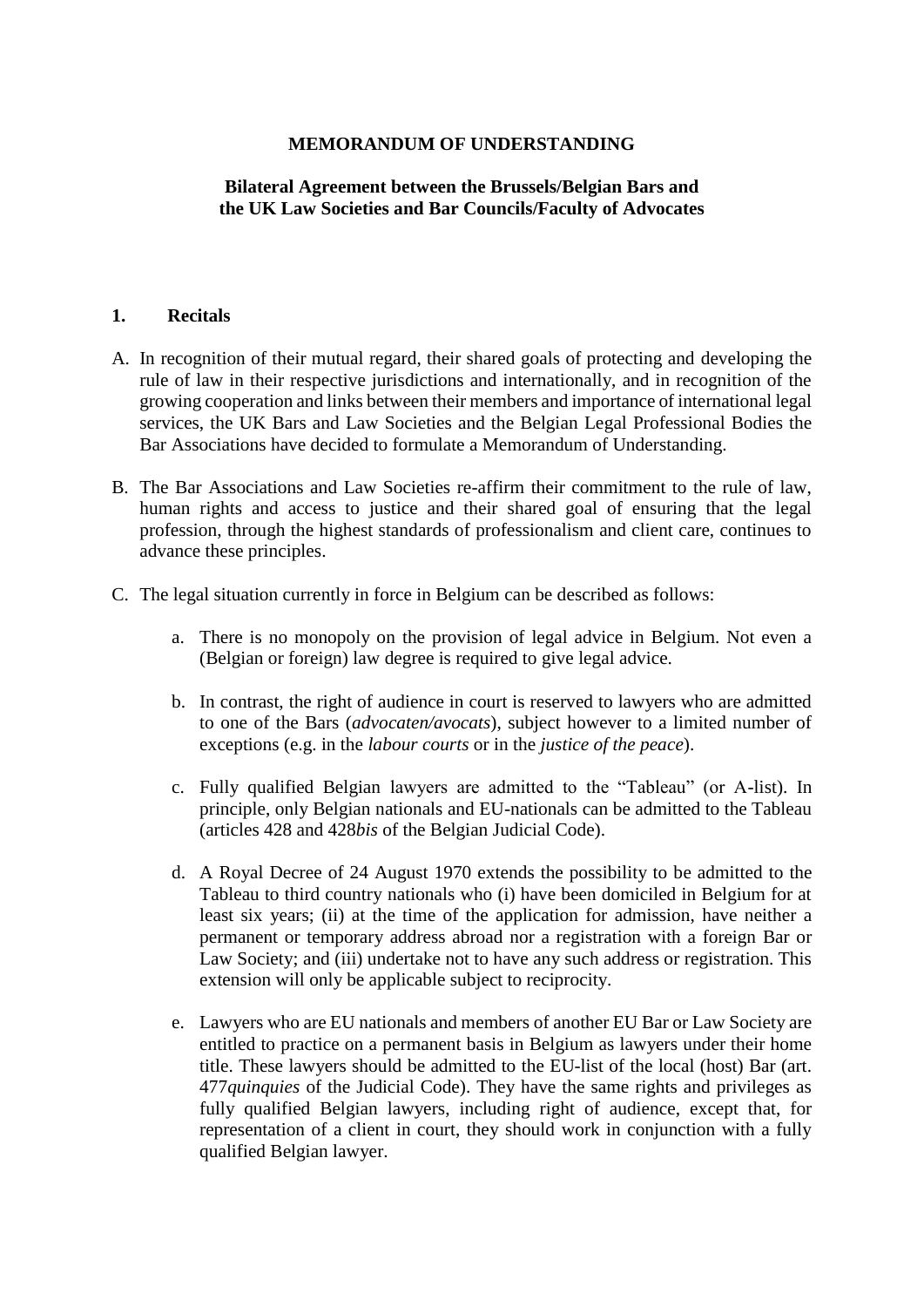- f. After three years of practice of Belgian and/or EU law in Belgium, lawyers admitted to the EU-list may apply to the local Bar in order to become "*advocaat*"/"*avocat*" (art. 477*nonies* of the Judicial Code). They are entitled to retain their membership of their home Bar or Law Society.
- g. Foreign lawyers who are not eligible for being admitted to the Tableau or the EUlist (because of their nationality or because their professional title is not recognised by the European Directives), may apply for admission the B-list. Admission to the B-list entitles them to work as (foreign) lawyers in a Belgian law firm or in the Belgian office of a foreign law firm. They do not, however, have legal privilege and have no right of audience in court, but they are entitled to become associates or partners in a law firm in Belgium.
- h. In case of a no-deal Brexit, UK solicitors, barristers and advocates will no longer be entitled to remain registered on the EU-list, either because of their non-EUnationality or because their professional title will no longer be recognised, subject however to the grandfathering legislation described in Recital [D](#page-1-0) below.
- i. UK lawyers who have been admitted to the Tableau based upon their three year practice in Belgium will no longer be entitled to remain on the Tableau if they do not have the Belgian nationality or the nationality of another EU Member State, subject again to the grandfathering legislation described in Recital [D](#page-1-0) below. UK lawyers admitted to the Tableau who (also) have another EU-nationality will not be affected.
- <span id="page-1-0"></span>D. Article 34 of the new Belgian Law of 28 March 2018 regarding the Withdrawal of the United Kingdom from the European Union (published in the Belgian Official Gazette of 22 April 2019, hereafter the "*Brexit Law*") provides that, in the event of a no-deal Brexit, "*the rights of lawyers acquired on the basis of establishment on or before the date of entry into force of the present Law, remain in place, subject to reciprocity, after the entry into force of the present Law*" (free translation). Based on this provision non-EU national UK lawyers who have been admitted to the EU list or the Tableau prior to Brexit will be entitled to hold on to their position on the EU list or the Tableau after Brexit, subject to reciprocity, for a transition period starting on the date of entry into force of the Brexit Law as will be determined by Royal Decree. Article 35 of the Brexit Law provides that this transition period will expire on a date determined by Royal Decree, but no later than on 31 December 2020. Such regime is applicable according to the conditions laid down in Article 35 of the above-mentioned legislation (ex. until 31 December 2020 or any shorter time limit as may be determined by Royal Decree).
- E. In the UK, foreign qualified lawyers from recognised jurisdictions, which include Belgium, may requalify at any time via the relevant Transfer Schemes overseen by the six UK legal professional bodies.EEA or Swiss nationals qualified in the EEA or Switzerland may apply for exemptions from part of the aptitude test.

In the event of a no-deal Brexit, in all UK jurisdictions the preferential treatment of EU, EEA and Swiss lawyers is ended and their position is aligned with third country lawyers.

However, the regulations revoking the preferential treatment of EU, EEA and Swiss lawyers under the Establishment Directive make provision for a transitional period (until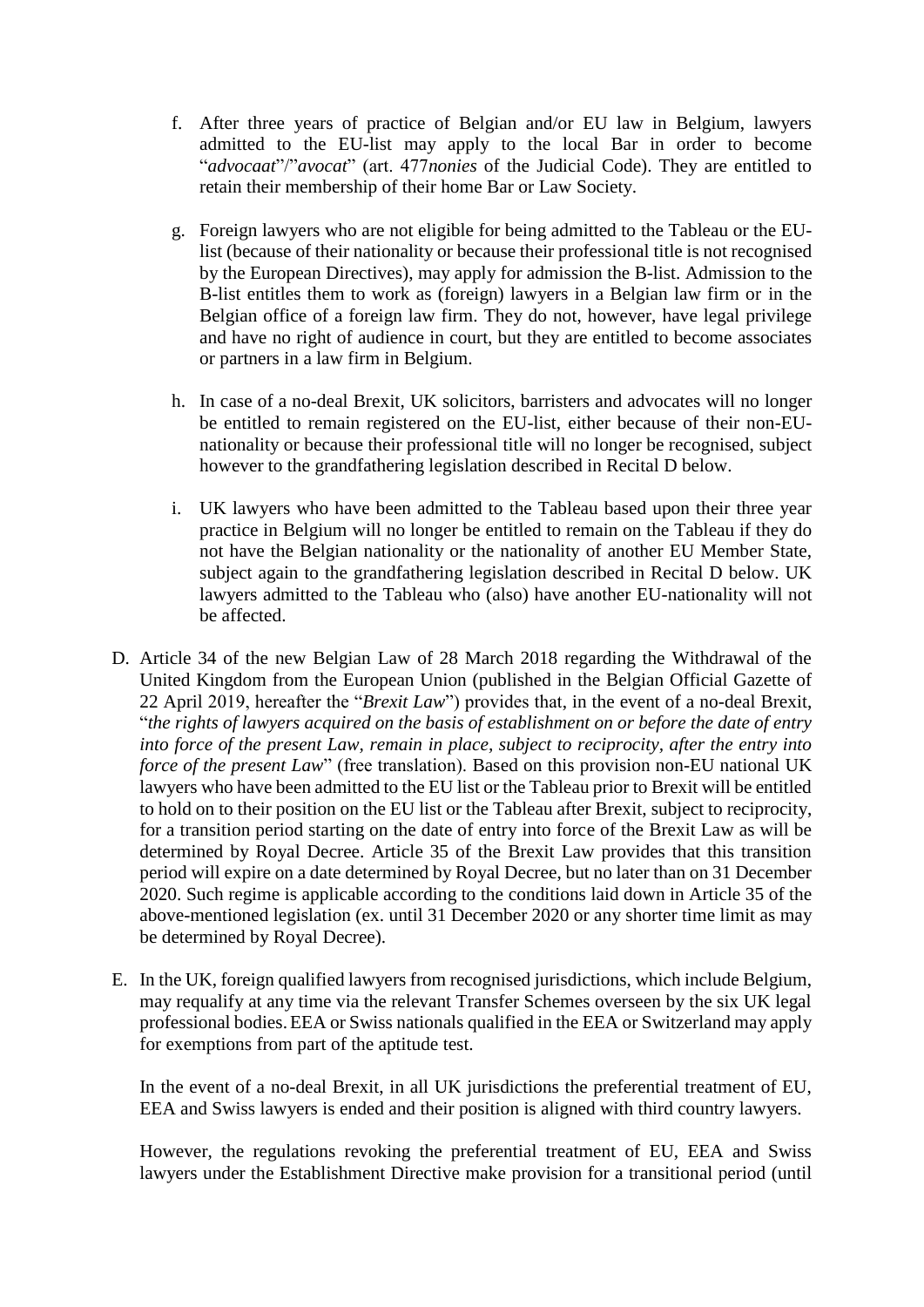31 December 2020), to allow EU and EEA lawyers already registered with the Law Society of England and Wales, the Law Society of Northern Ireland, the Law Society of Scotland, the Bar Council of England and Wales, the Bar Council of Northern Ireland or the Faculty of Advocates the time to make the necessary changes to their practice to comply with the new regulatory framework, such as changing practice or transferring qualifications. Enhanced provision is made for Swiss lawyers to reflect an agreement made between the UK and Swiss governments in December 2018.

During that transitional period, it will still be possible for EU and EEA lawyers registered with the appropriate UK Law Society or Bar on Exit Day (who do not have the requisite 3 years' experience at that time but who acquire it before 31 December 2020) to requalify in that jurisdiction by the three years practice route.

EU and EEA and Swiss lawyers who have transferred to the UK legal profession through the three years' practice route under the [2000 Regulations](http://www.legislation.gov.uk/ssi/2000/121/contents/made) or who have taken any transfer examination will be able to retain their UK professional title in the relevant jurisdiction.

These rules are set out for England and Wales and Northern Ireland in [The Services of](http://www.legislation.gov.uk/uksi/2019/375/made)  [Lawyers and Lawyers' Practice \(Revocation etc\) \(EU Exit\) Regulations of 2019.](http://www.legislation.gov.uk/uksi/2019/375/made)

In Scotland, the relevant rules are set out by the [Services of Lawyers and Lawyer's Practice](http://www.legislation.gov.uk/ssi/2019/127/policy-note/contents)  [\(EU Exit\) \(Scotland\) \(Amendment etc.\) Regulations 2019.](http://www.legislation.gov.uk/ssi/2019/127/policy-note/contents)

The rules on professional qualifications are set out in [The Recognition of Professional](http://www.legislation.gov.uk/uksi/2019/312/contents/made)  [Qualifications \(Amendment etc\) \(EU Exit\) Regulations 2019.](http://www.legislation.gov.uk/uksi/2019/312/contents/made) This is a UK-wide statutory instrument.

These Statutory Instruments will enter into force on Exit Day.

F. Currently, EU qualified lawyers are able to establish in the UK under the Establishment of Lawyers Directive (98/5/EC) by registering as a Registered European Lawyer (REL) with one of the six regulatory bodies for the UK legal professions listed in Art. 1 of that Directive, namely the Bar Council of England and Wales (BCEW), the Law Society of England and Wales (LSEW), the Faculty of Advocates (FoA, Scotland), the Law Society of Scotland (LSS), the Bar Council of Northern Ireland (BCNI) and the Law Society of Northern Ireland (LSNI). RELs are able to requalify and obtain one of the six host state titles after three years of effective and regular practice of local law including EU law.

RELs who have fulfilled these requirements set out above may apply to the relevant regulatory body with whom they have registered to obtain their professional title without fulfilling any further requirements. REL status can be obtained with only one regulator in each UK jurisdiction and it will be necessary for RELs to choose one branch of the profession (either the Law Society or the Bar).

After UK's EU exit, this category ceases to exist for those EU, EEA or Swiss lawyers who would like to register with a UK Law Society or Bar but have not already done so. Depending on their role and the work the intend to carry out, they may need to register with the relevant Law Society or Bar as Registered Foreign Lawyers (RFL) instead.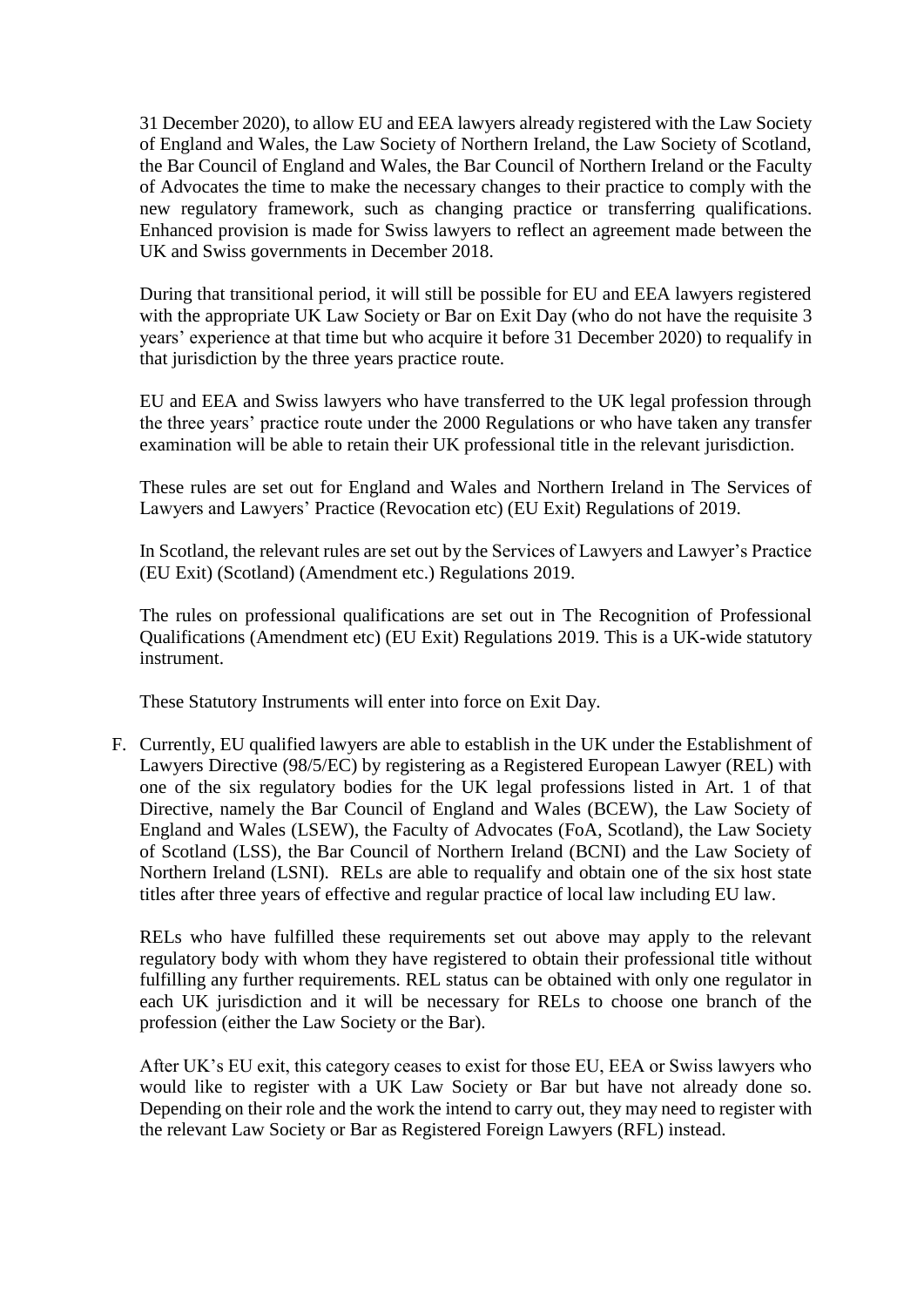RFLs do not have rights of audience in the courts, nor do they have the right to conduct litigation, nor the right to draw up court documents. In England and Wales, RFLs may however apply to the Bar Standards Board for permission to appear in the English courts on an ad hoc basis ("temporary call").

Alternatively, RFLs from recognised jurisdictions may requalify at any time via the relevant Transfer Schemes overseen by the six UK legal professional bodies. Once the regulations amending the EU Mutual Recognition of Professional Qualifications (MRPQ) Directive come into force, EU, EEA or Swiss nationals qualified in the EU, EEA or Switzerland will no longer be entitled to seek exemptions from part of the relevant Transfer Scheme unless the relevant Scheme permits this (although this may not necessarily prevent the candidate from being granted individual exemptions based on qualifications and experience). However, as with the regulations revoking the preferential treatment of EU, EEA and Swiss lawyers under the Establishment Directive, they include a transitional provision, to allow EU and EEA lawyers who applied to one of the six UK professional bodies for exemptions or to sit their Transfer Scheme prior to Exit Day to complete the process with the same level of recognition granted under the Directive.

- G. The UK Legal Profession Bodies and the Belgian Legal Profession Bodies express their common intent to cooperate with each other in order to resist the introduction of any new or reinforced entry barriers to the UK or Belgium, as the case may be, in relation to the exercise of the legal profession by UK non-EU national lawyers in Belgium or by Belgian lawyers in the UK. Where appropriate the UK Legal Profession Bodies and the Belgian Legal Profession Bodies will lobby their government(s) to avoid any such new or reinforced barriers.
- H. This Memorandum of Understanding addresses the particular issues that may arise in the event of a no-deal Brexit, but also covers future bilateral cooperation generally, even if the UK and the EU reach an agreement in connection with Brexit.

### **2. Newcomers from the UK to Belgium**

- a. Promotion of B-list: All Parties will promote the B-list for UK lawyers who want to start practising in Belgium post-Brexit (i.e., in the event of a no-deal Brexit) otherwise than on a fly-in fly-out basis; the Brussels/Belgian Bars (the *Ordre français des avocats du barreau de Bruxelles*, the *Nederlandse Orde van advocaten bij de balie te Brussel*, the *Orde van Vlaamse Balies* and the *Ordre des barreaux francophones et germanophone*, hereafter together the "*Belgian Legal Profession Bodies*") will provide all useful information on the characteristics of the B-list and keep the UK signatories (Law Societies and Bar Councils, Faculty of Advocates or equivalent bodies, hereafter the "*UK Legal Profession Bodies*") informed on any relevant development or amendment.
- b. Post-Brexit admission to B-list: admission to B-list for UK lawyers will be treated on terms not less favourable to the applicants than those applicable to lawyers from other non-EU Member States.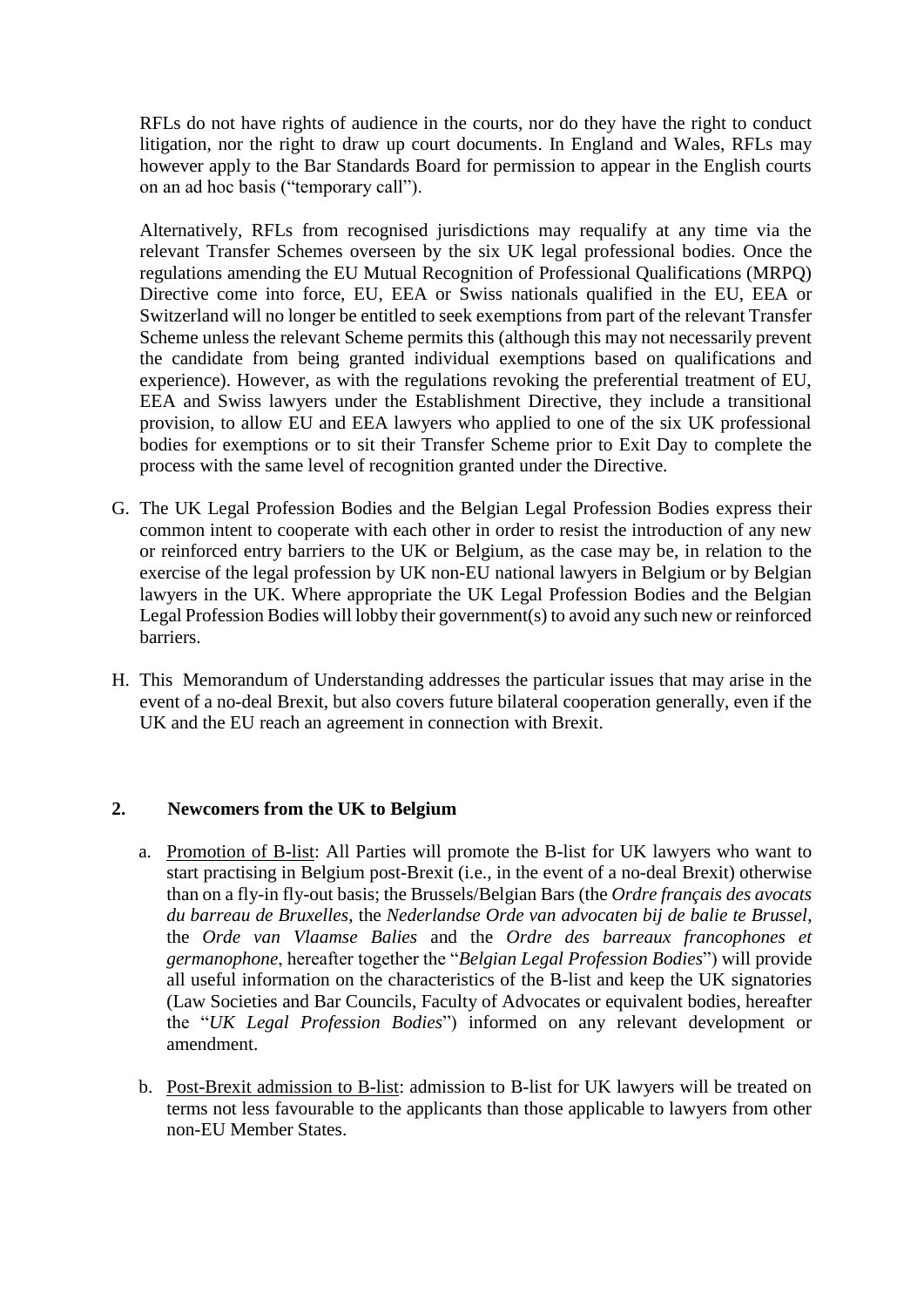# **3. Current members of Tableau or EU-list**

- a. In the event of a no-deal Brexit the position of non-EU national UK lawyers in Belgium will be governed by Articles 34 and 35 of the Brexit Law, as set forth in recital [D.](#page-1-0)
- <span id="page-4-0"></span>b. In the event of the UK leaving the EU with a withdrawal agreement in place concluded with the European Union, the rights of non-EU national UK lawyers currently on the Tableau or EU list will be determined according to the provisions of the said withdrawal agreement, subject to Article 428 of the Judicial Code on the EU Member State nationality requirement.
- c. If the withdrawal agreement UK-EU should be interpreted as not granting a grandfathering clause exempting the non-EU national UK lawyers from the EU Member State citizenship requirement provided in article 428 of the Judicial Code, the Belgian Legal Profession Bodies express their common intent to lobby the Belgian Government with a view to enabling the non-EU national UK lawyers admitted to the Tableau to remain on, or return to, the Tableau as soon as possible, and in this context to endeavour to obtain any of the following:
	- i. The abolition of the EU Member State citizenship requirement in article 428 Judicial Code;
	- ii. The passing of any other special legislation to this effect by the Belgian Parliament; or
	- iii. An appropriate amendment of the Royal Decree of 24 August 1970.
- d. Each of the Brussels Bars will ensure that, upon the occurrence of any event as a result of which non-EU national UK lawyers or EU national UK lawyers whose home title is no longer recognised under Belgian law are prevented from remaining on the Tableau or the EU-list, as the case may be, such non-EU national UK lawyers or EU national UK lawyers whose home title is no longer recognised under Belgian law will automatically move to the B list without further formalities, except that each UK lawyer concerned will have an individual opt-out opportunity. The Brussels Bars will exercise their best efforts to ensure that non-EU national UK lawyers registered on the Tableau who (have to) transfer to the B-List because they do not comply with (i) the citizenship requirement of Article 428 Judicial Code or (ii) the conditions for exemption provided by the 1970 Decree, will return to the Tableau upon modification of the said requirement or conditions for exemption, under terms depending on the outcome of the Brussels Bars' endeavours mentioned in clause [\(b\)](#page-4-0) above.

# **4. Offices - Partnerships and cost sharing combinations**

Non-EU national UK lawyers admitted to the B-list will be entitled to open an office in Brussels and/or to enter into cost sharing combinations or partnerships with other lawyers admitted to the Tableau, the EU-list or the B-list, subject to prior approval of the partnership by the relevant Belgian Bars.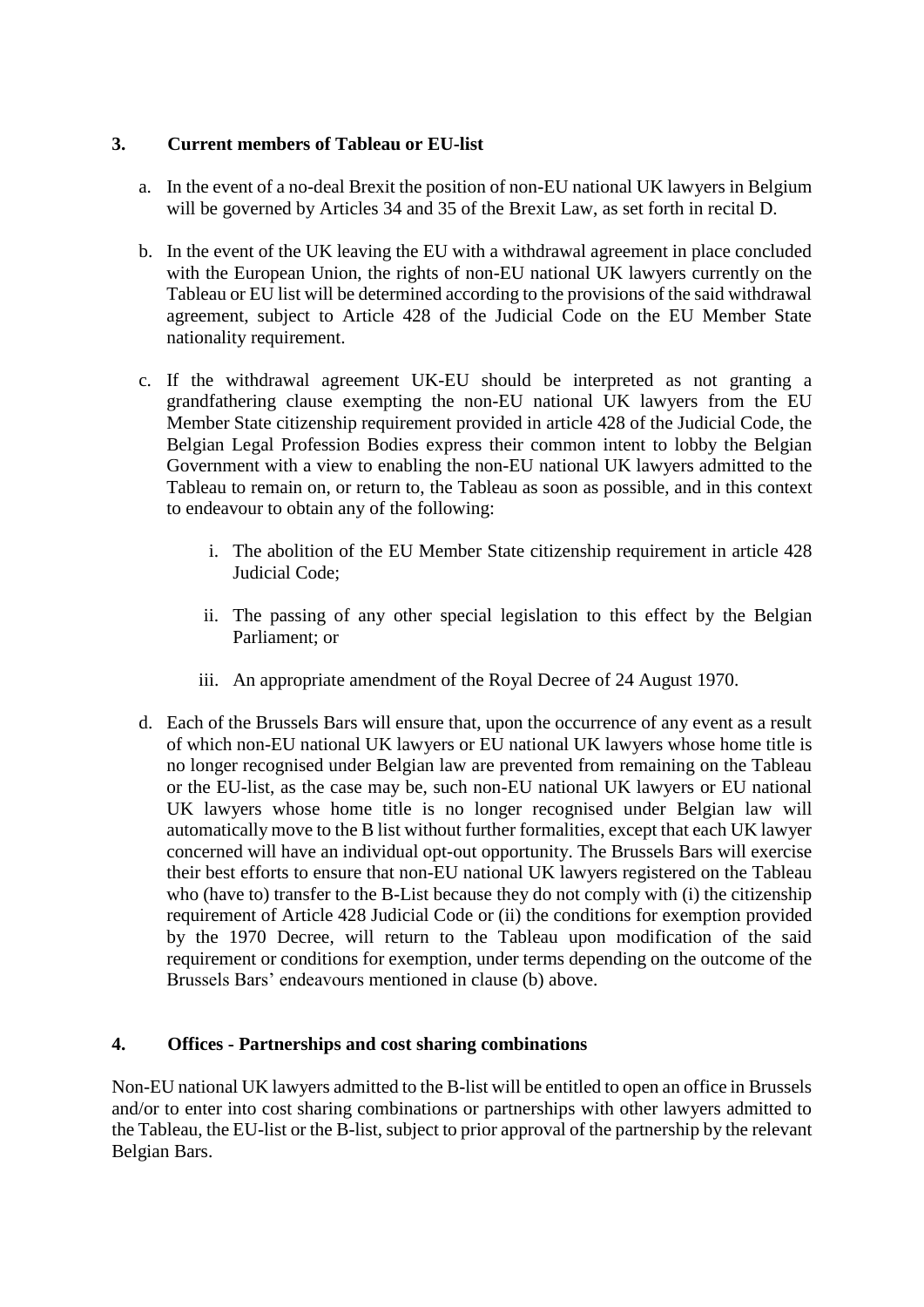### **5. Reciprocity**

- a. The provisions of this Memorandum of Understanding are subject to the respect of the reciprocity principle.
- b. In particular, but without prejudice to the generality of the foregoing, reciprocity will apply to matters relating to permanent education and regulation of third party (trust) accounts, except to the extent that mandatory provisions of host state law should provide differently.
	- i. Permanent education: No additional permanent education requirements will be imposed by the host state, except where the rules of the home state should become materially more lenient than the host state rules, in which case the host state authorities may impose such additional obligations as may reasonably be required to compensate for the discrepancy.
	- ii. Third party (trust) accounts: if a lawyer (or his or her firm) maintains a third party (trust) account in his/her home state, the host state authorities will refrain from requiring that another third party (trust) account be opened in the host state. If the lawyer maintains a third party (trust) account in the host state, such third party (trust) account will be subject to the rules and controls which apply in the host state.

### **6. Information obligations**

The UK Legal Profession Bodies and the Belgian Legal Profession Bodies reciprocally undertake to keep the relevant other professional body or bodies informed as appropriate on:

- a. any disciplinary proceedings opened in the host state against lawyers of the home state and any disciplinary sanctions imposed (directing the information to the relevant regulatory body where regulatory functions are discharged independently);
- b. notable developments in the professional ethics rules, including but not limited to matters concerning permanent education or third party (trust) accounts; and
- c. notable developments in, or studies on, the legal profession in the two countries, including but not limited to IT/LegalTech.

### **7. Follow-up**

The Belgian Bars and the UK Law Societies and Bars will set up a common advisory board, which will hold meetings when necessary and at least annually to assess progress and discuss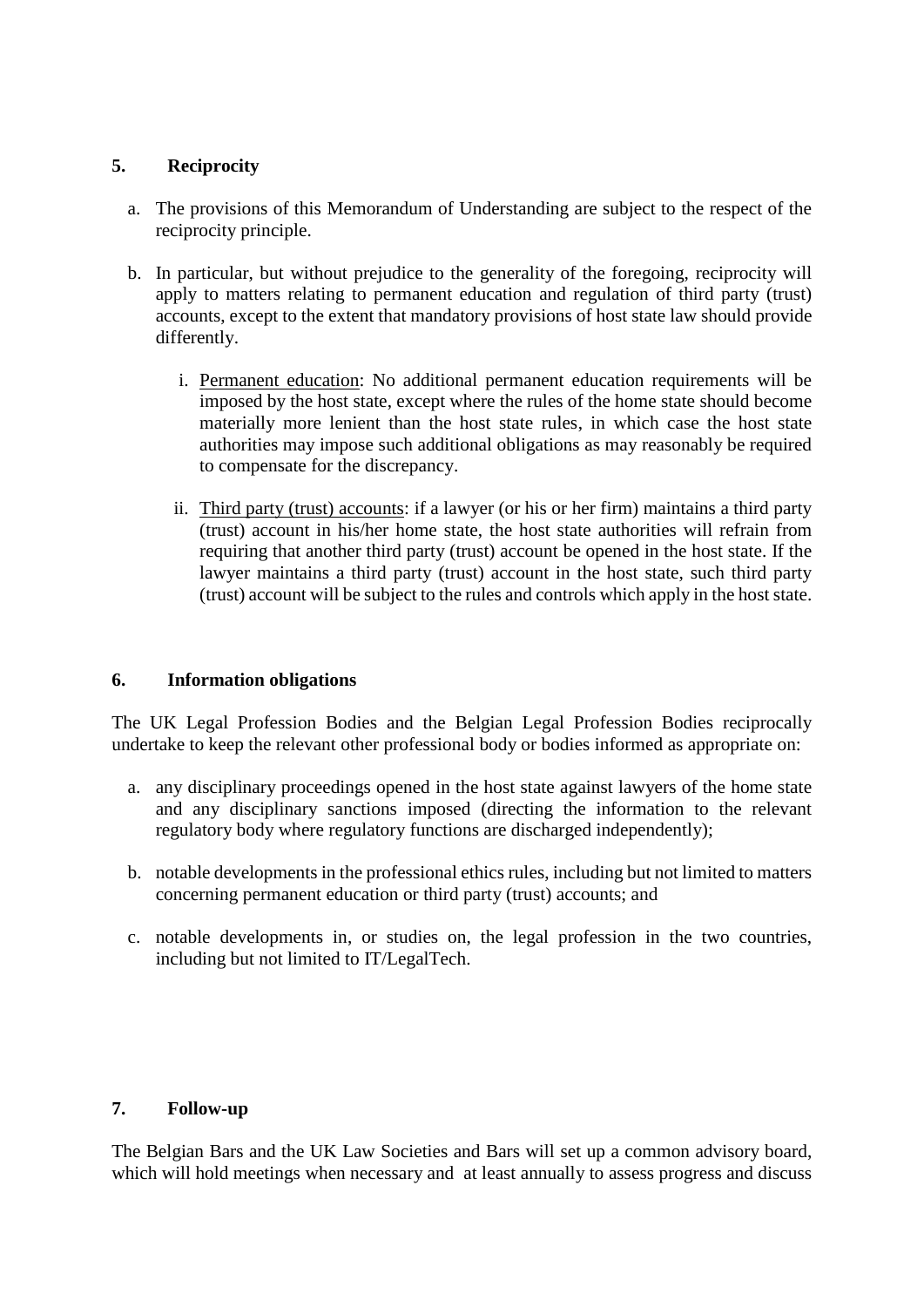subjects of common interest. The members of this board will be appointed by the Bars and Law Societies.

# **8. No binding effect**

This Memorandum of Understanding is a statement of common intent; it is not intended to give rise to legally binding obligations.